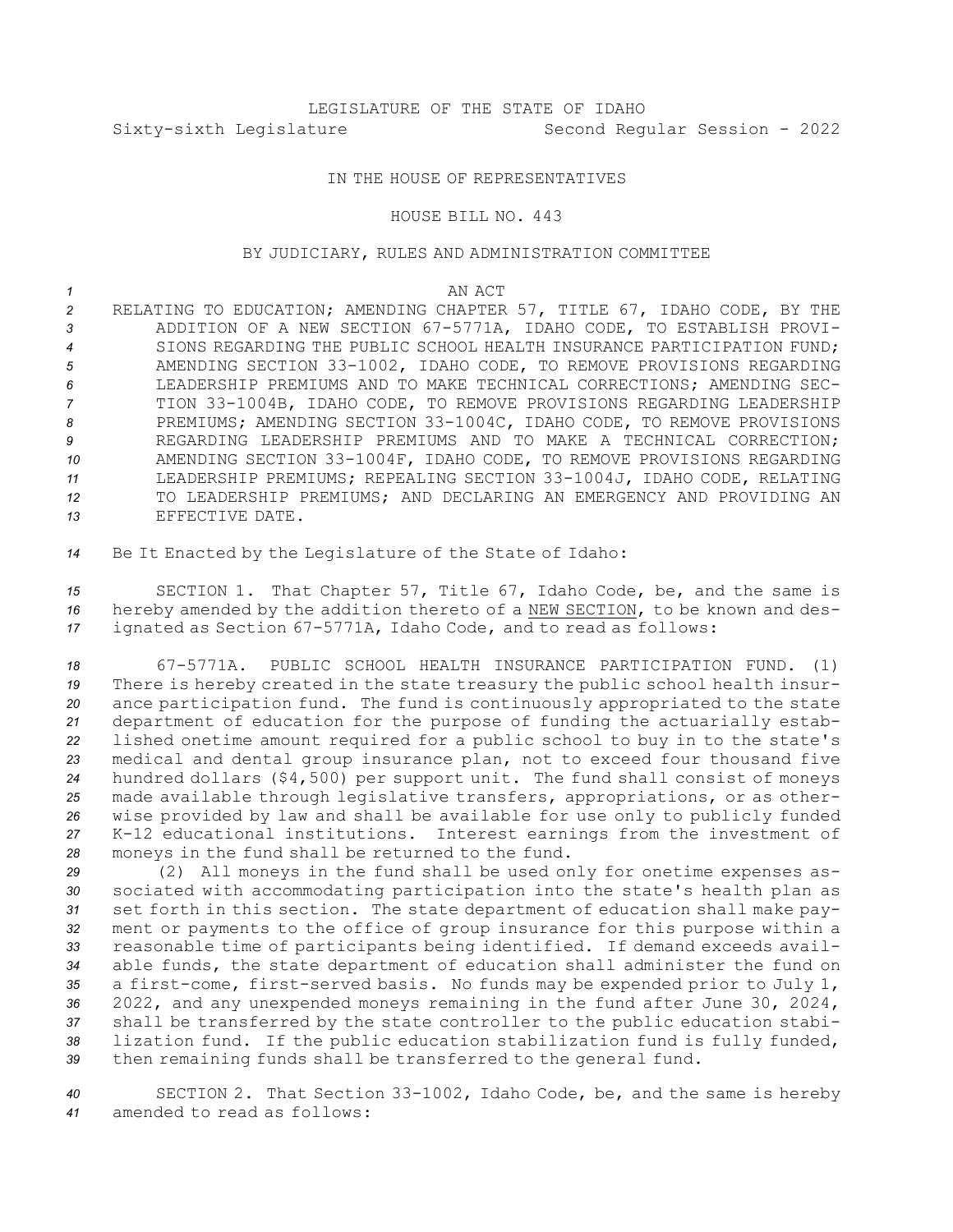33-1002. EDUCATIONAL SUPPORT PROGRAM. The educational support pro- gram is calculated as follows: (1) State Educational Support Funds. Add the state appropriation, in- cluding the moneys available in the public school income fund, together with all miscellaneous revenues to determine the total state funds. (2) From the total state funds subtract the following amounts needed for state support of special programs provided by <sup>a</sup> school district: (a) Pupil tuition-equivalency allowances as provided in section 33-1002B, Idaho Code; (b) Transportation support program as provided in section 33-1006, Idaho Code; (c) Feasibility studies allowance as provided in section 33-1007A, Idaho Code; (d) The approved costs for border district allowance, provided in sec- tion 33-1403, Idaho Code, as determined by the state superintendent of public instruction; (e) The approved costs for exceptional child approved contract al- lowance, provided in subsection 2. of section 33-2004, Idaho Code, as determined by the state superintendent of public instruction; (f) Salary-based apportionment calculated as provided in sections 33-1004 through 33-1004F, Idaho Code; (g) Unemployment insurance benefit payments according to the provi- sions of section 72-1349A, Idaho Code; (h) For expenditure as provided by the public school technology pro-*25* gram; (i) For employee severance payments as provided in section 33-521, Idaho Code; (j) For distributions to the Idaho digital learning academy as provided in section 33-1020, Idaho Code; (k) For charter school facilities funds and reimbursements paid pur- suant to section 33-5208(5), Idaho Code; (l) For an online course portal as provided for in section 33-1024, Idaho Code; (m) For advanced opportunities as provided for in chapter 46, title 33, Idaho Code; (n) For additional math and science courses for high school students as provided in section 33-1021, Idaho Code; (o) For leadership premiums as provided in section 33-1004J, Idaho *39* Code; (p) For master teacher premiums as provided in section 33-1004I, Idaho *41* Code; (qp) For the support of provisions that provide <sup>a</sup> safe environment con- ducive to student learning and maintain classroom discipline, an allo- cation of three hundred dollars (\$300) per support unit; (rq) An amount specified in the appropriation bill for the public schools educational support program for counseling support as provided for in section 33-1212A, Idaho Code, shall be distributed for grades 8 through 12 as follows: (i) For school districts and public charter schools with one hun-dred (100) or more students enrolled in grades 8 through 12, <sup>a</sup> pro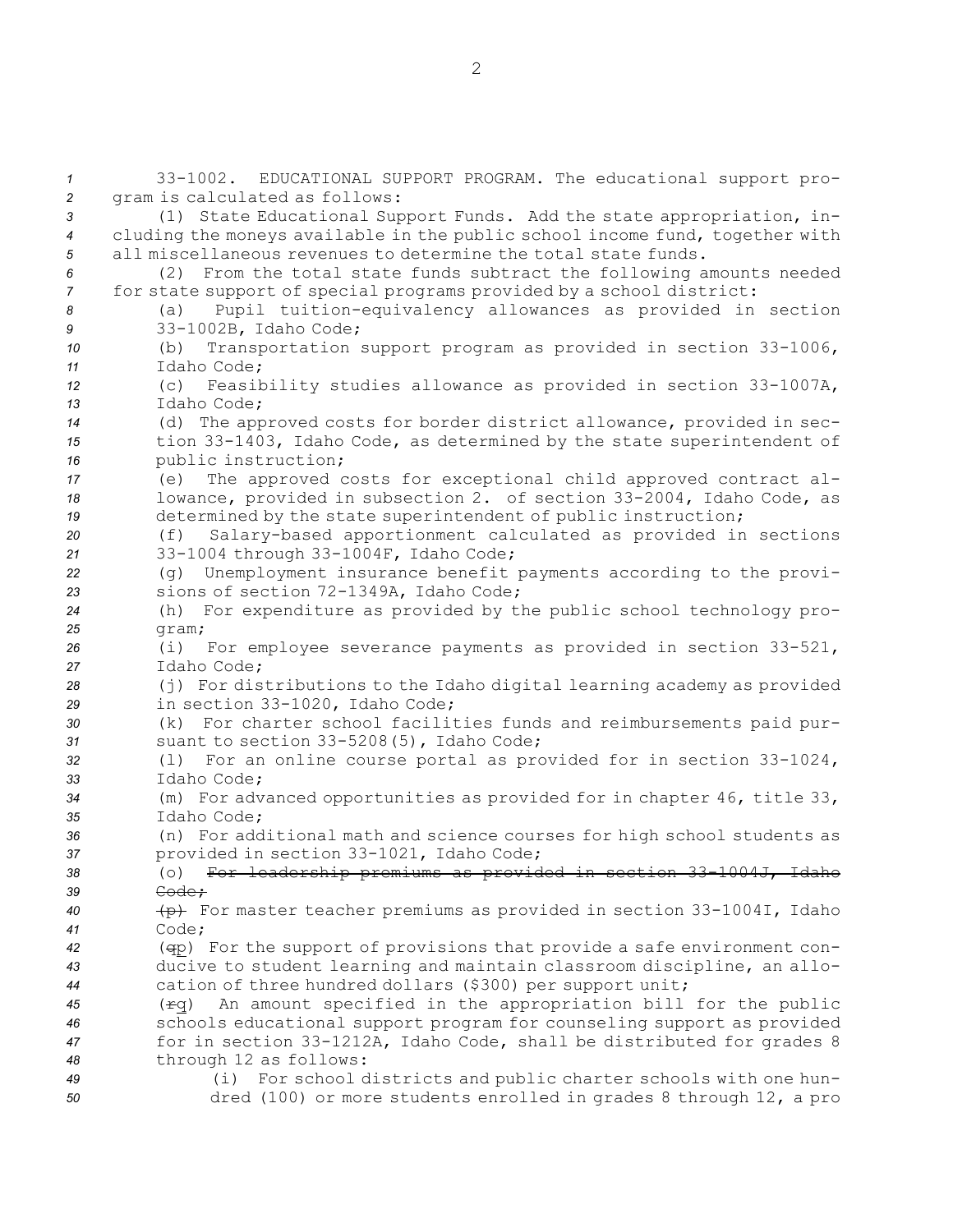rata distribution based on students enrolled in grades 8 through 2 12 or eighteen thousand dollars (\$18,000), whichever is greater; (ii) For school districts and public charter schools with fewer than one hundred (100) students enrolled in grades 8 through 12, one hundred eighty dollars (\$180) per student enrolled in grades 8 through 12 or nine thousand dollars (\$9,000), whichever is 7 greater; (sr) An amount specified in the public schools educational support pro- gram appropriation bill for literacy intervention pursuant to section 33-1807, Idaho Code, the disbursements made to the school districts and public charter schools in the aggregate shall not exceed the total amount appropriated for this purpose and shall be based on the actual costs of such intervention programs. School districts and public char- ter schools shall be reimbursed in full or in pro rata based on the average number of students in kindergarten through grade 3 who score ba- sic or below basic on the fall statewide reading assessment in the prior three (3) years; (ts) For mastery-based education as provided for in section 33-1632, Idaho Code;

*<sup>20</sup>* (ut) For pay for success contracting as provided in section 33-125B, *21* Idaho Code; and

*<sup>22</sup>* (vu) Any additional amounts as required by statute to effect adminis-*<sup>23</sup>* trative adjustments or as specifically required by the provisions of *<sup>24</sup>* any bill of appropriation;

*<sup>25</sup>* to secure the total educational support distribution funds.

 (3) Average Daily Attendance. The total state average daily attendance shall be the sum of the average daily attendance of all of the school dis- tricts of the state. The state board of education shall establish rules set- ting forth the procedure to determine average daily attendance and the time for, and method of, submission of such report. Average daily attendance cal- culation shall be carried out to the nearest hundredth. Computation of av- erage daily attendance shall also be governed by the provisions of section 33-1003A, Idaho Code.

 (4) Support Units. The total state support units shall be determined by using the tables set out hereafter called computation of kindergarten support units, computation of elementary support units, computation of sec- ondary support units, computation of exceptional education support units, and computation of alternative school support units. The sum of all of the total support units of all school districts of the state shall be the total state support units.

#### *41* COMPUTATION OF KINDERGARTEN SUPPORT UNITS

| 42 Average Daily    |                          |               |
|---------------------|--------------------------|---------------|
| 43 Attendance       | Attendance Divisor       | Units Allowed |
| $44$ $41$ or more   | 40 1 or more as computed |               |
| 45 $31 - 40.99$ ADA |                          |               |
| 46 $26 - 30.99$ ADA | <u>-85</u>               |               |
| 47 $21 - 25.99$ ADA |                          |               |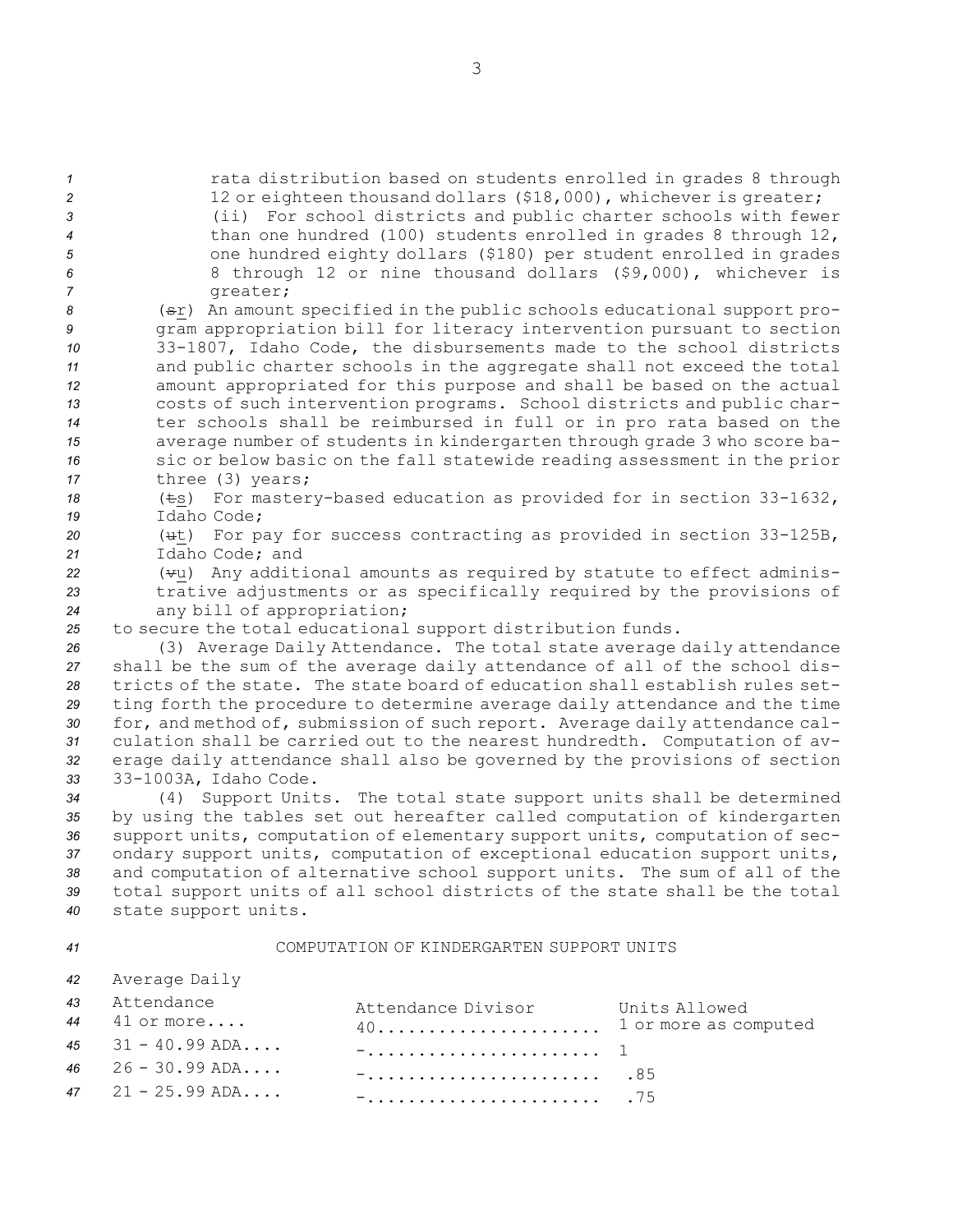16 - 20.99 ADA.... -....................... .6 8 - 15.99 ADA.... -....................... .5 1 - 7.99 ADA.... -....................... count as elementary COMPUTATION OF ELEMENTARY SUPPORT UNITS Average Daily Minimum Units Attendance Attendance Divisor Allowed 300 or more ADA....... ............................... .. 15 ... **23...**grades  $4, 5 \& 6...$  ...22...grades 1, 2 & 3....1994-95 ..21...grades 1,2 & 3....1995-96 ..20...grades 1,2 & 3....1996-97 **12 12 and each year thereafter.**  160 to 299.99 ADA... 20................................ 8.4 110 to 159.99 ADA... 19................................ 6.8 71.1 to 109.99 ADA... 16................................ 4.7 51.7 to 71.0 ADA... 15................................ 4.0 33.6 to 51.6 ADA... 13................................ 2.8 16.6 to 33.5 ADA... 12................................ 1.4 1.0 to 16.5 ADA... n/a............................... 1.0

# *20* COMPUTATION OF SECONDARY SUPPORT UNITS

| 21              | Average Daily      | Minimum Units                 |
|-----------------|--------------------|-------------------------------|
| 22              | Attendance         | Attendance Divisor<br>Allowed |
| 23              | 750 or more        |                               |
| 24              | $400 - 749.99$ ADA | 1628                          |
| 25              | $300 - 399.99$ ADA | 14.522                        |
| 26              | $200 - 299.99$ ADA | 13.517                        |
| 27              | $100 - 199.99$ ADA | 129                           |
| 28              | 99.99 or fewer     | Units allowed as follows:     |
| 29              | Grades $7 - 12$    |                               |
| 30              | Grades $9 - 12$    |                               |
| 31              | Grades $7 - 9$     | 1 per 14 ADA                  |
| 32 <sub>2</sub> | Grades $7 - 8$     | 1 per 16 ADA                  |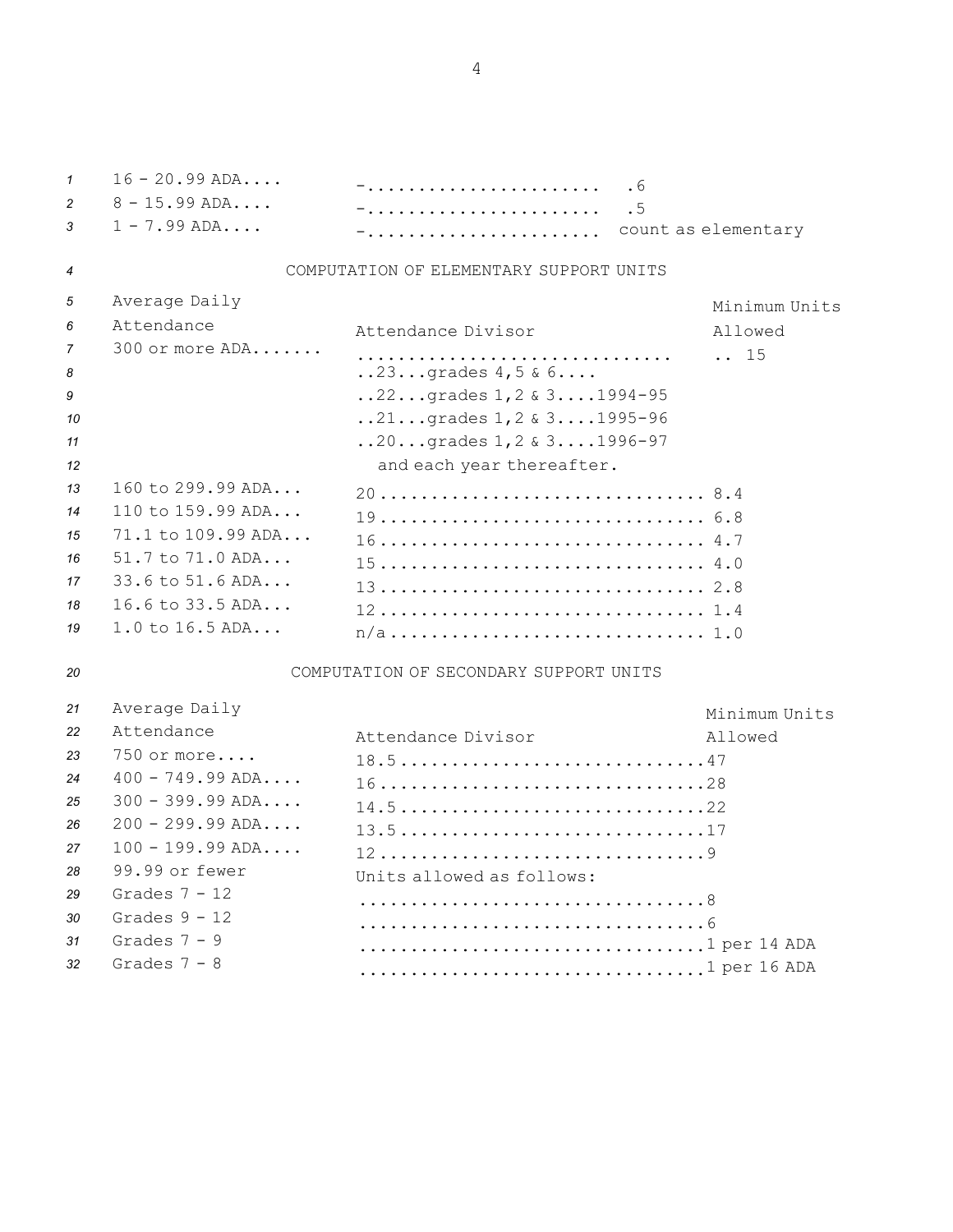| $\mathbf{1}$                               | COMPUTATION OF EXCEPTIONAL EDUCATION SUPPORT UNITS                                                                                        |                                          |                                      |  |  |  |
|--------------------------------------------|-------------------------------------------------------------------------------------------------------------------------------------------|------------------------------------------|--------------------------------------|--|--|--|
| $\overline{c}$<br>3<br>$\overline{4}$<br>5 | Average Daily<br>Attendance<br>$14$ or more                                                                                               | Attendance Divisor<br>$14.51$ or more as | Minimum Units<br>Allowed<br>computed |  |  |  |
| 6<br>7<br>8<br>9                           | $12 - 13.99$<br>$8 - 11.99$<br>$4 - 7.99$<br>$1 - 3.99$                                                                                   |                                          |                                      |  |  |  |
| 10<br>11<br>12                             | COMPUTATION OF ALTERNATIVE SCHOOL SUPPORT UNITS<br>(Computation of alternative school support units shall include<br>grades 6 through 12) |                                          |                                      |  |  |  |
| 13<br>14                                   | Pupils in Attendance                                                                                                                      | Attendance Divisor                       | Minimum Units<br>Allowed             |  |  |  |
| 15<br>16                                   | $12$ or more                                                                                                                              | 12 1 or more as                          | computed                             |  |  |  |

 In applying these tables to any given separate attendance unit, no school district shall receive less total money than it would receive if it had <sup>a</sup> lesser average daily attendance in such separate attendance unit. In applying the kindergarten table to <sup>a</sup> kindergarten program of fewer days than <sup>a</sup> full school year, the support unit allowance shall be in ratio to the number of days of <sup>a</sup> full school year. The attendance of students attending an alternative school in <sup>a</sup> school district reporting fewer than one hundred (100) secondary students in average daily attendance shall not be assigned to the alternative table if the student is from <sup>a</sup> school district reporting fewer than one hundred (100) secondary students in average daily attendance, but shall instead be assigned to the secondary table of the school district in which they are attending the alternative school, unless the alternative school in question serves students from multiple districts reporting fewer than one hundred (100) secondary students in average daily attendance. The tables for exceptional education and alternative school support units shall be applicable only for programs approved by the state department of educa- tion following rules established by the state board of education. Moneys generated from computation of support units for alternative schools shall be utilized for alternative school programs. School district administrative and facility costs may be included as part of the alternative school expen-*37* ditures.

 (5) State Distribution Factor per Support Unit. Divide educational support program distribution funds, after subtracting the amounts necessary to pay the obligations specified in subsection (2) of this section, by the total state support units to secure the state distribution factor per sup-port unit.

*<sup>43</sup>* (6) District Support Units. The number of support units for each school *44* district in the state shall be determined as follows: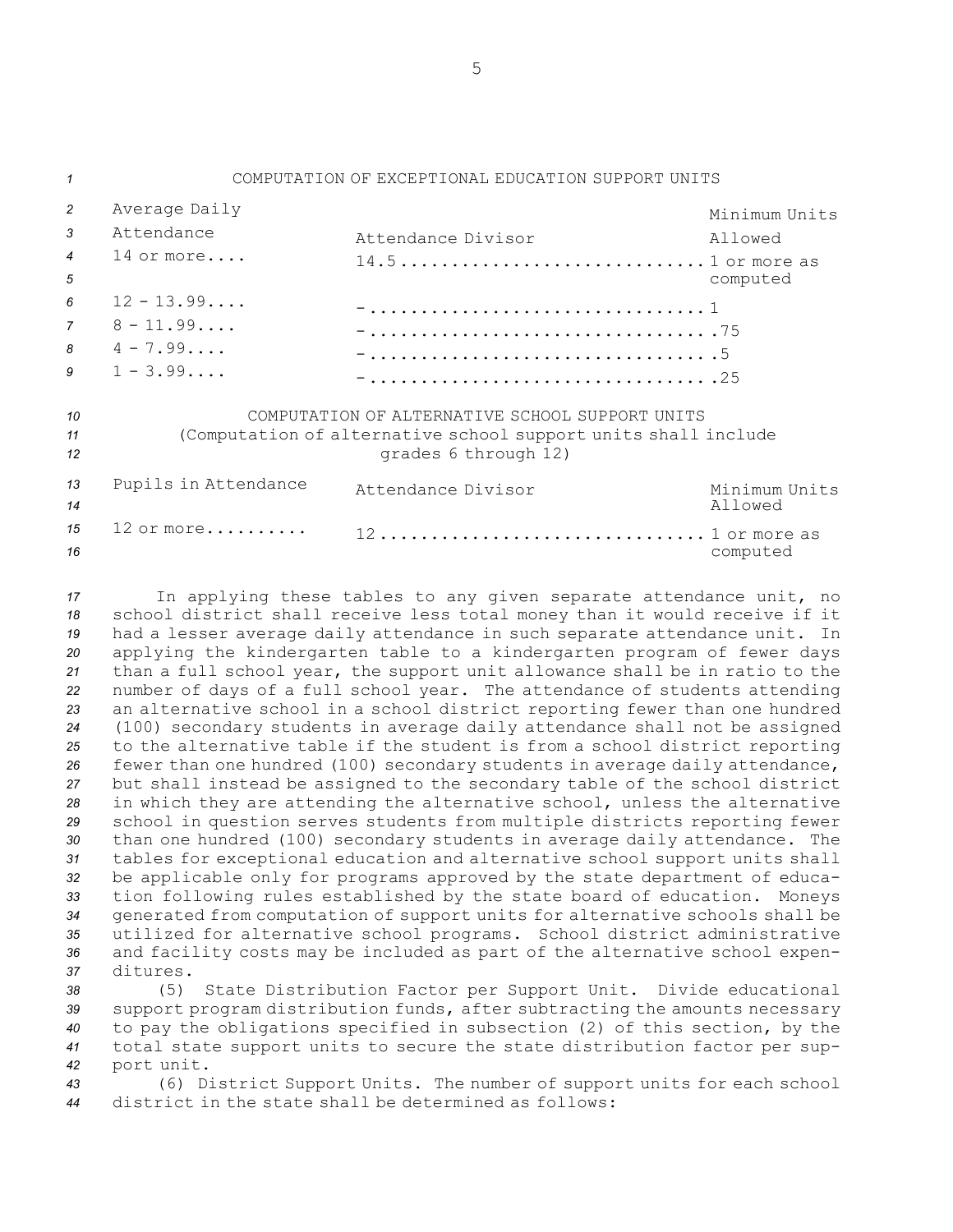(a)(i) Divide the actual average daily attendance, excluding stu- dents approved for inclusion in the exceptional child educational **3** program<sub> $\tau$ </sub> for the administrative schools and each of the separate schools and attendance units, by the appropriate divisor from the tables of support units in this section, then add the quotients to obtain the district's support units allowance for regular stu- dents, kindergarten through grade 12 including alternative school students. Calculations in application of this subsection shall be carried out to the nearest hundredth.

 (ii) Divide the combined totals of the average daily attendance 11 of all preschool, kindergarten, elementary, secondary, juvenile detention center students and students with disabilities approved for inclusion in the exceptional child program of the district by the appropriate divisor from the table for computation of excep- tional education support units to obtain the number of support units allowed for the district's approved exceptional child pro- gram. Calculations for this subsection shall be carried out to the nearest hundredth when more than one (1) unit is allowed.

 (iii) The total number of support units of the district shall be the sum of the total support units for regular students, subpara- graph (i) of this paragraph, and the support units allowance for the approved exceptional child program, subparagraph (ii) of this paragraph.

 (b) Total District Allowance Educational Program. Multiply the dis- trict's total number of support units, carried out to the nearest hun- dredth, by the state distribution factor per support unit and to this product add the approved amount of programs of the district provided in subsection (2) of this section to secure the district's total allowance for the educational support program.

*<sup>30</sup>* (c) District Share. The district's share of state apportionment is the *<sup>31</sup>* amount of the total district allowance, paragraph (b) of this subsec-*32* tion.

*<sup>33</sup>* (d) Adjustment of District Share. The contract salary of every noncer-*34* tificated teacher shall be subtracted from the district's share as cal-*<sup>35</sup>* culated from the provisions of paragraph (c) of this subsection.

 (7) Property Tax Computation Ratio. In order to receive state funds pursuant to this section, <sup>a</sup> charter district shall utilize <sup>a</sup> school mainte- nance and operation property tax computation ratio for the purpose of calcu- lating its maintenance and operation levy that is no greater than that which it utilized in tax year 1994, less four-tenths of one percent (.4%). As used herein, the term "property tax computation ratio" shall mean <sup>a</sup> ratio deter- mined by dividing the district's certified property tax maintenance and op- eration budget by the actual or adjusted market value for assessment pur- poses as such values existed on December 31, 1993. Such maintenance and op- eration levy shall be based on the property tax computation ratio multiplied by the actual or adjusted market value for assessment purposes as such values existed on December 31 of the prior calendar year.

*<sup>48</sup>* SECTION 3. That Section 33-1004B, Idaho Code, be, and the same is hereby *49* amended to read as follows: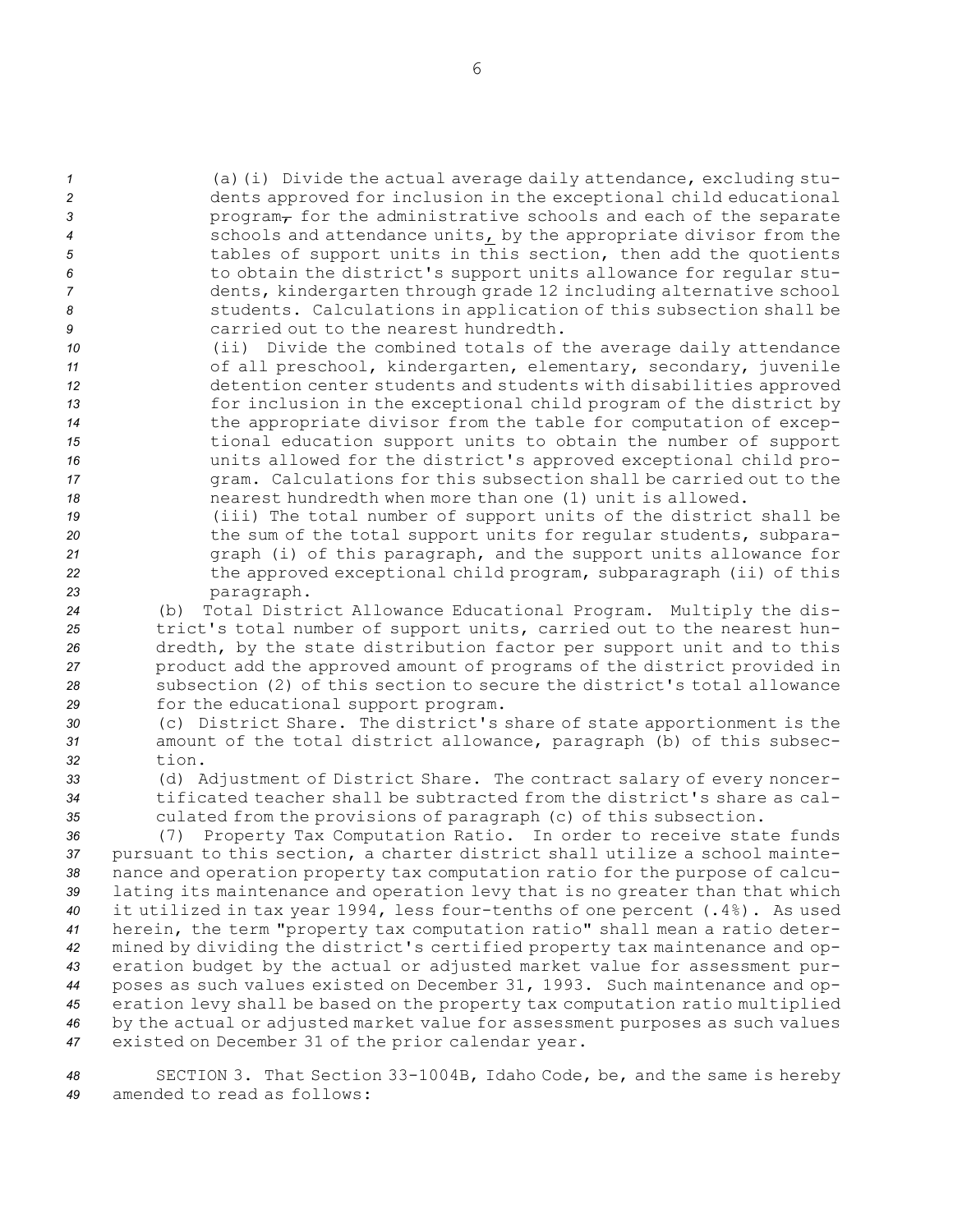*1* 33-1004B. CAREER LADDER. School districts shall receive an allocation *<sup>2</sup>* for instructional staff and pupil service staff based on their staffs' posi-*3* tion on the career ladder as follows:

 (1) Instructional staff and pupil service staff who are in their first year of holding <sup>a</sup> certificate shall be placed in the first cell of the resi- dency compensation rung and shall move one (1) cell on the residency compen- sation rung for each year they hold <sup>a</sup> certificate thereafter for up to three (3) years, at which point they will remain in the third cell of the residency rung until they earn <sup>a</sup> professional endorsement.

*<sup>10</sup>* (2) Instructional staff and pupil service staff in their first year of *<sup>11</sup>* holding <sup>a</sup> professional endorsement shall be placed in the first cell of the *<sup>12</sup>* professional compensation rung.

 (3) Instructional staff and pupil service staff on the professional compensation rung with four (4) years of experience shall move one (1) cell on the professional compensation rung unless they have failed to meet the professional compensation rung performance criteria for three (3) of the previous four (4) years. Instructional staff and pupil service staff on the professional compensation rung who meet the performance criteria for three (3) of the previous five (5) years, one (1) of which must be during the fourth or fifth year, shall move one (1) cell. Allocations for instructional staff and pupil service staff who do not meet the professional compensation rung performance criteria for three (3) of the previous five (5) years, one (1) of which must be during the fourth or fifth year, shall remain at the previous fiscal year allocation level. This also applies to the educational alloca-*25* tion.

*<sup>26</sup>* (4) Instructional staff and pupil service staff in their first year of *<sup>27</sup>* holding an advanced professional endorsement shall be placed in the first *<sup>28</sup>* cell of the advanced professional compensation rung.

 (5) Instructional staff and pupil service staff on the advanced profes- sional compensation rung who met the performance criteria for the advanced professional rung in the previous year shall move one (1) cell on the ad- vanced professional compensation rung. Allocations for instructional staff and pupil service staff who do not meet the advanced professional compensa- tion rung performance criteria shall remain at the previous fiscal year al-location level. This also applies to the additional education allocation.

*<sup>36</sup>* (6) Career technical education instructional staff holding an occupa-*<sup>37</sup>* tional specialist certificate shall be placed on the career ladder as fol-*38* lows:

*<sup>39</sup>* (a) Instructional staff new to working in an Idaho public school:

 (i) With two (2) or three (3) years of industry experience in <sup>a</sup> field closely related to the subjects they seek to teach shall be placed in an equivalent cell to instructional staff who have been on the career ladder and met the movement requirements for one (1) *44* year;

 (ii) With four (4) or five (5) years of industry experience in <sup>a</sup> field closely related to the subjects they seek to teach shall be placed in an equivalent cell to instructional staff who have been on the career ladder and met the movement requirements for two (2) *49* years;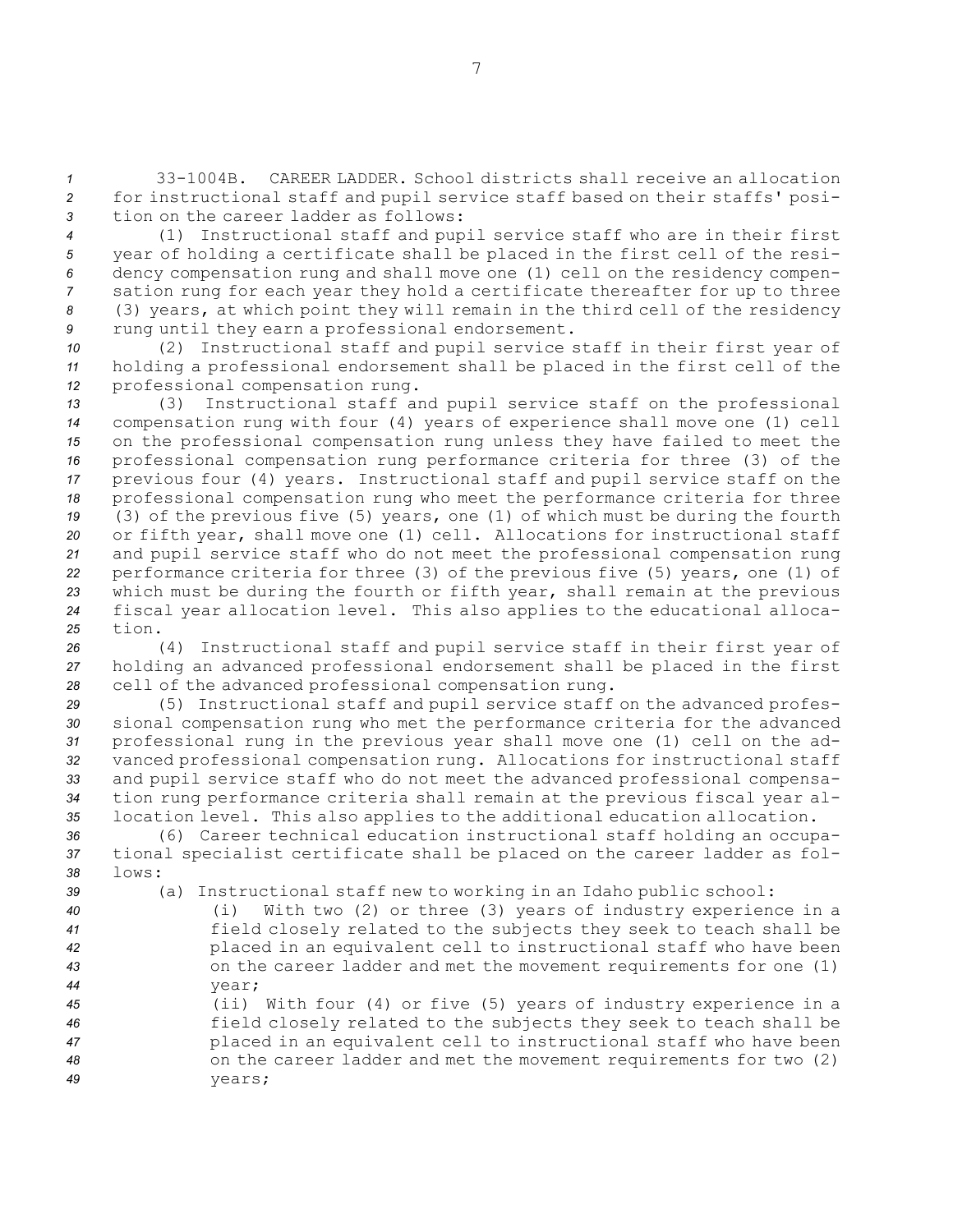(iii) With six (6) or seven (7) years of industry experience in <sup>a</sup> field closely related to the subjects they seek to teach shall be placed in an equivalent cell to instructional staff who have been on the career ladder and met the movement requirements for three (3) years; and

 (iv) With eight (8) or more years of industry experience in <sup>a</sup> field closely related to the subjects they seek to teach shall be placed in an equivalent cell to instructional staff who have been 9 on the career ladder and met the movement requirements for four (4) years; and

 (b) Existing career technical education instructional staff on the residency compensation rung shall have their placement updated con- sistent with the provisions of paragraph (a) of this subsection if the update would result in <sup>a</sup> rung higher than their current placement.

 (7) In addition to the allocation amount specified for the applicable cell on the career ladder, school districts shall receive an additional al- location amount for career technical education instructional staff holding an occupational specialist certificate in the area for which they are teach- ing in the amount of three thousand dollars (\$3,000), which shall be des- ignated for career technical education staff and included as part of their *<sup>21</sup>* salary.

 (8) In addition to the allocation amount specified for the applicable cell on the career ladder, school districts shall receive an additional allocation amount for instructional staff and pupil service staff holding <sup>a</sup> professional or an advanced professional endorsement who have acquired additional education and meet the professional or advanced professional compensation rung performance criteria. In determining the additional ed- ucation allocation amount, only transcripted credits and degrees on file with the teacher certification office of the state department of education, earned at an institution of higher education accredited by <sup>a</sup> body recognized by the state board of education or credits earned through an internship or work experience approved by the state board of education, shall be allowed. All credits and degrees earned must be in <sup>a</sup> relevant pedagogy or content area as determined by the state department of education. Additional education allocation amounts are not cumulative. Instructional staff whose initial certificate is an occupational specialist certificate shall be treated as BA degree-prepared instructional staff. Credits earned by such occupational specialist instructional staff after initial certification shall be cred- ited toward the education allocation. Additional education allocations *40* are:

 (a) For instructional staff and pupil service staff holding <sup>a</sup> profes- sional or an advanced professional endorsement, <sup>a</sup> baccalaureate degree and twenty-four (24) or more credits, two thousand dollars (\$2,000) per fiscal year.

*<sup>45</sup>* (b) For instructional staff and pupil service staff holding <sup>a</sup> profes-*<sup>46</sup>* sional or an advanced professional endorsement and <sup>a</sup> master's degree, *<sup>47</sup>* three thousand five hundred dollars (\$3,500) per fiscal year.

*<sup>48</sup>* (c) Effective July 1, 2020, the allocation shall be: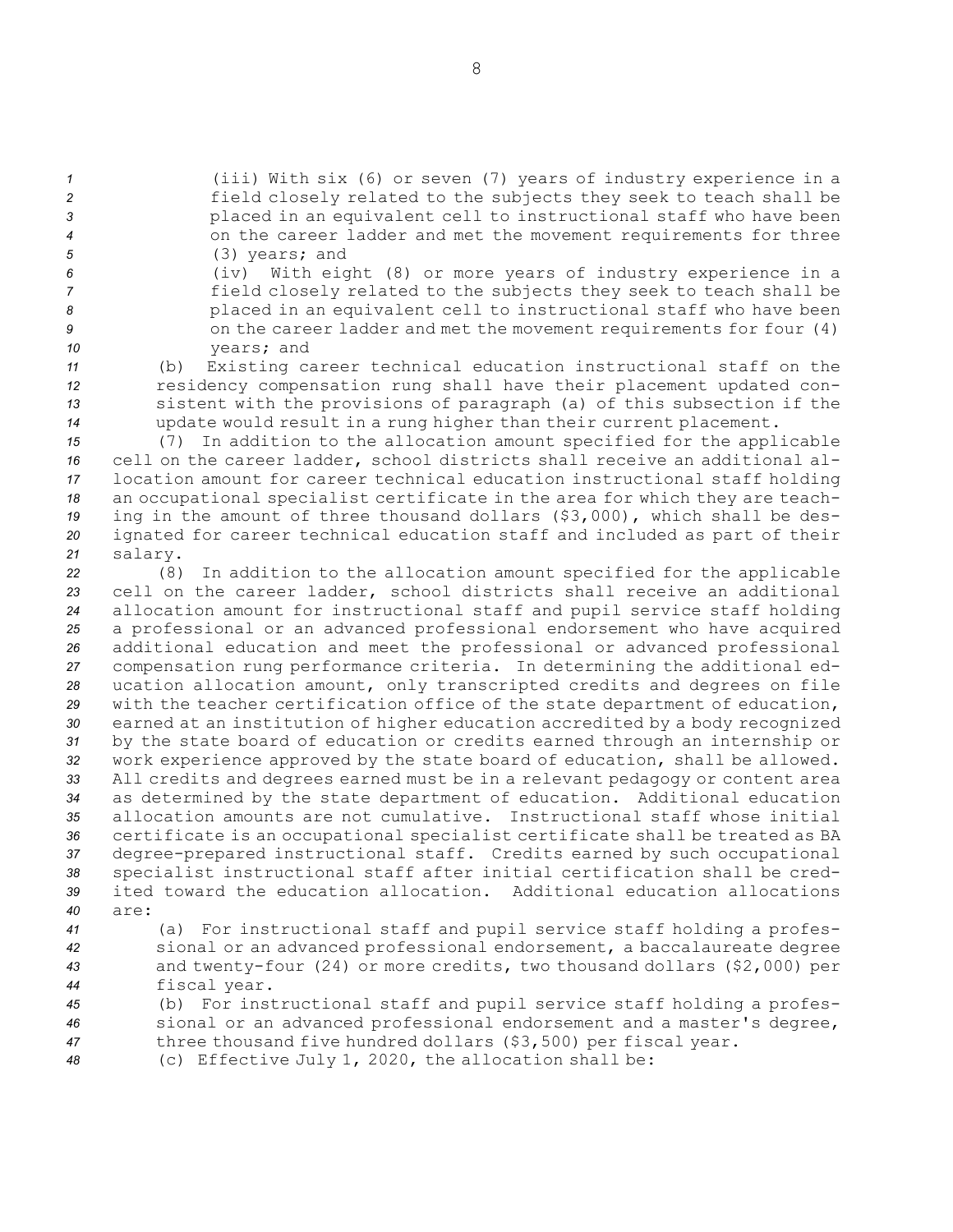| 1        | Base                     |              |                                                      |          |                |          |
|----------|--------------------------|--------------|------------------------------------------------------|----------|----------------|----------|
| 2        | Allocation               | $\mathbf{1}$ | 2                                                    | 3        | 4              | 5        |
| 3        | Residency                | \$40,000     | \$40,500                                             | \$41,000 |                |          |
| 4        | Professional             | \$42,500     | \$44,375                                             | \$46,250 | \$48,125       | \$50,000 |
| 5<br>6   | Advanced<br>Professional | \$52,000     |                                                      |          |                |          |
| 7        | (d)                      |              | Effective July 1, 2021, the allocation shall be:     |          |                |          |
| 8        | Base                     |              |                                                      |          |                |          |
| 9        | Allocation               | 1            | $\mathbf{2}$                                         | 3        | 4              | 5        |
| 10       | Residency                | \$40,369     | \$40,990                                             | \$41,611 |                |          |
| 11       | Professional             | \$42,991     | \$44,836                                             | \$46,681 | \$48,526       | \$50,370 |
| 12<br>13 | Advanced<br>Professional |              |                                                      |          |                |          |
| 14       |                          | \$52,734     | \$53,207                                             |          |                |          |
|          |                          |              | (e) Effective July 1, 2022, the allocation shall be: |          |                |          |
| 15       | Base                     |              |                                                      |          |                |          |
| 16       | Allocation               | $\mathbf{1}$ | $\overline{c}$                                       | 3        | $\overline{4}$ | 5        |
| 17       | Residency                | \$40,742     | \$41,486                                             | \$42,231 |                |          |
| 18       | Professional             | \$43,488     | \$45,302                                             | \$47,116 | \$48,930       | \$50,743 |
| 19<br>20 | Advanced<br>Professional | \$53,478     | \$54,442                                             | \$55,389 |                |          |
| 21       |                          |              | (f) Effective July 1, 2023, the allocation shall be: |          |                |          |
| 22       | Base                     |              |                                                      |          |                |          |
| 23       | Allocation               | $\mathbf{1}$ | $\overline{c}$                                       | 3        | $\overline{4}$ | 5        |
| 24       | Residency                | \$41,118     | \$41,988                                             | \$42,860 |                |          |
| 25       | Professional             | \$43,990     | \$45,773                                             | \$47,555 | \$49,337       | \$51,119 |
| 26       | Advanced                 |              |                                                      |          |                |          |
| 27       | Professional             | \$54,233     | \$55,705                                             | \$57,165 | \$58,613       |          |
| 28       | $(\alpha)$               |              | Effective July 1, 2024, the allocation shall be:     |          |                |          |
| 29       | Base                     |              |                                                      |          |                |          |
| 30       | Allocation               | $\mathbf{1}$ | 2                                                    | 3        | 4              | 5        |
| 31       | Residency                | \$41,500     | \$42,500                                             | \$43,500 |                |          |
| 32       | Professional             | \$44,500     | \$46,250                                             | \$48,000 | \$49,750       | \$51,500 |
| 33<br>34 | Advanced<br>Professional | \$55,000     | \$57,000                                             | \$59,000 | \$61,000       | \$63,000 |

 (9) Effective July 1, 2025, the educator salary-based apportionment program compensation rung cell amounts shall be adjusted by an amount equiv- alent to the salary-based apportionment adjustment for administrative and classified staff positions.

 (10) <sup>A</sup> review of <sup>a</sup> sample of evaluations completed by administrators shall be conducted annually to verify such evaluations are being conducted with fidelity to the state framework for teaching evaluation, including each domain and identification of which domain or domains the administrator is focusing on for the instructional staff or pupil service staff member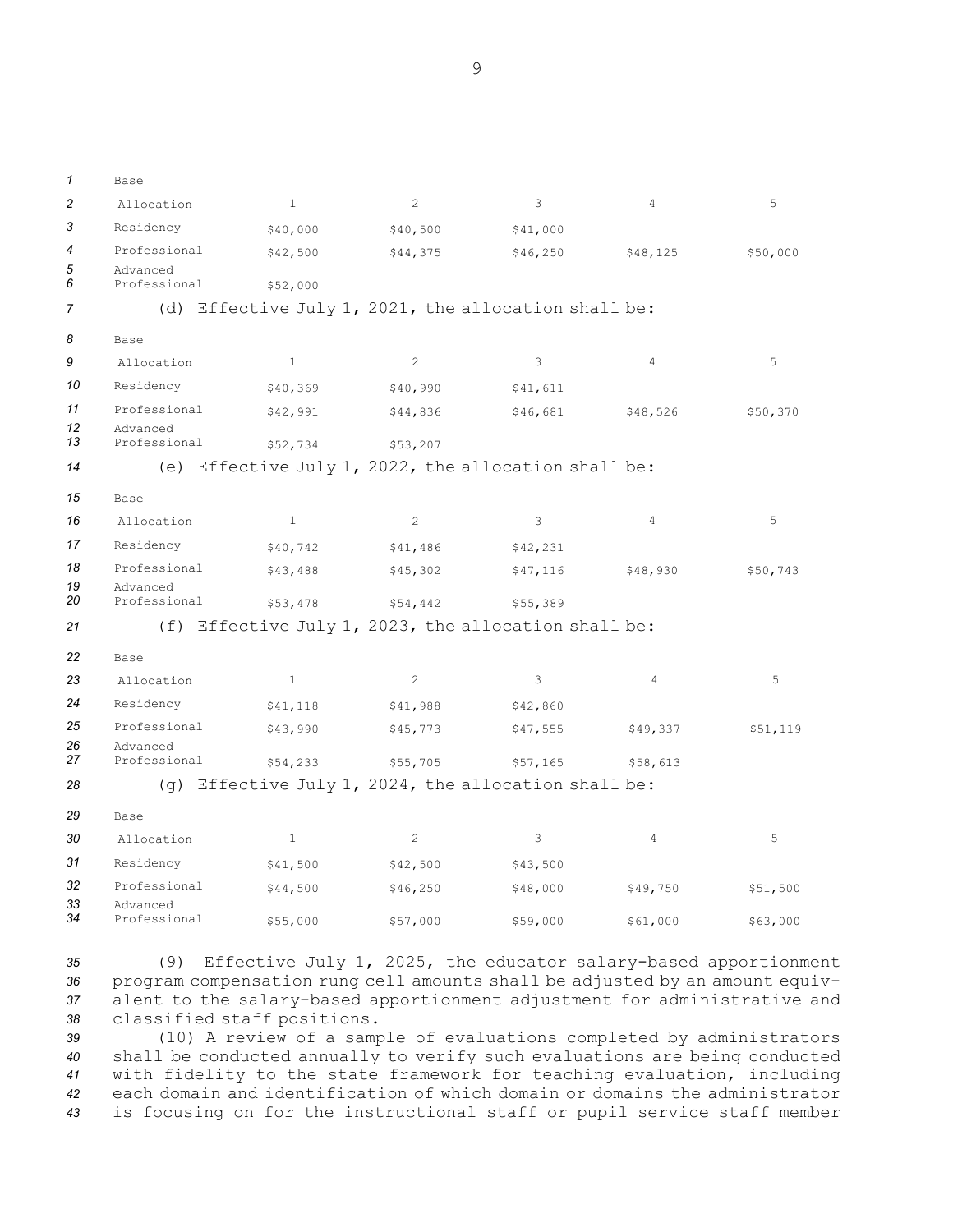being evaluated, as outlined in administrative rule. The review shall be completed prior to November 1 of each year. The state board of education shall randomly select <sup>a</sup> sample of administrators throughout the state. <sup>A</sup> portion of such administrators' instructional staff and pupil service staff employee evaluations shall be independently reviewed. The ratio of instruc- tional staff evaluations to pupil service staff evaluations shall be equal to the ratio of the statewide instructional staff salary allowance to pupil service staff salary allowance. The state board of education, with input from the Idaho-approved teacher preparation programs and the state depart- ment of education, shall identify individuals and <sup>a</sup> process to conduct the reviews. Administrator certificate holders shall be required to partici- pate in ongoing evaluation training pursuant to section 33-1204, Idaho Code. School districts and public charter schools found to have not conducted the evaluations with fidelity to the state framework for teaching evaluation shall not be eligible to receive the leadership premium distribution pur- suant to section 33-1002(2), Idaho Code. The state board of education shall report annually the findings of such reviews to the senate education commit- tee, the house of representatives education committee, the state board of education and the deans of Idaho's approved teacher preparation programs. The state board of education shall promulgate rules implementing the provi-sions of this subsection.

 (11) School districts shall submit annually to the state the data nec- essary to determine if an instructional staff or pupil service staff member has met the performance criteria for movement on the applicable compensation rung. Such data shall include the individuals' performance on each of the performance criteria as defined in section 33-1001, Idaho Code, including the percentage of students meeting their measurable student achievement and student success indicator targets. The department of education shall calcu- late whether or not instructional staff and pupil service staff have met the compensation rung performance criteria based on the data submitted during the previous five (5) years. Individually identifiable performance evalu- ation ratings submitted to the state remain part of the employee's person- nel record and are exempt from public disclosure pursuant to section 74-106, Idaho Code.

*<sup>35</sup>* SECTION 4. That Section 33-1004C, Idaho Code, be, and the same is hereby *36* amended to read as follows:

*37* 33-1004C. BASE AND MINIMUM SALARIES -- LEADERSHIP PREMIUMS -- EDUCA-*<sup>38</sup>* TION AND EXPERIENCE INDEX. (1) The following shall be reviewed annually by *<sup>39</sup>* the legislature:

*<sup>40</sup>* (a) The base salary figures pursuant to subsections (6) and (7) of sec-*<sup>41</sup>* tion 33-1004E, Idaho Code; and

*<sup>42</sup>* (b) The minimum instructional and pupil service staff salary figure *<sup>43</sup>* pursuant to subsections (1) through (5) of section 33-1004E, Idaho *44* Code; and

*<sup>45</sup>* (c) The leadership premium figures pursuant to subsections (1) and (2) *<sup>46</sup>* of section 33-1004J, Idaho Code.

*<sup>47</sup>* (2) The statewide education and experience index (or state average in-*<sup>48</sup>* dex, or state index) is the average of all qualifying employees, instruc-*<sup>49</sup>* tional and administrative, respectively. It is determined by totaling the